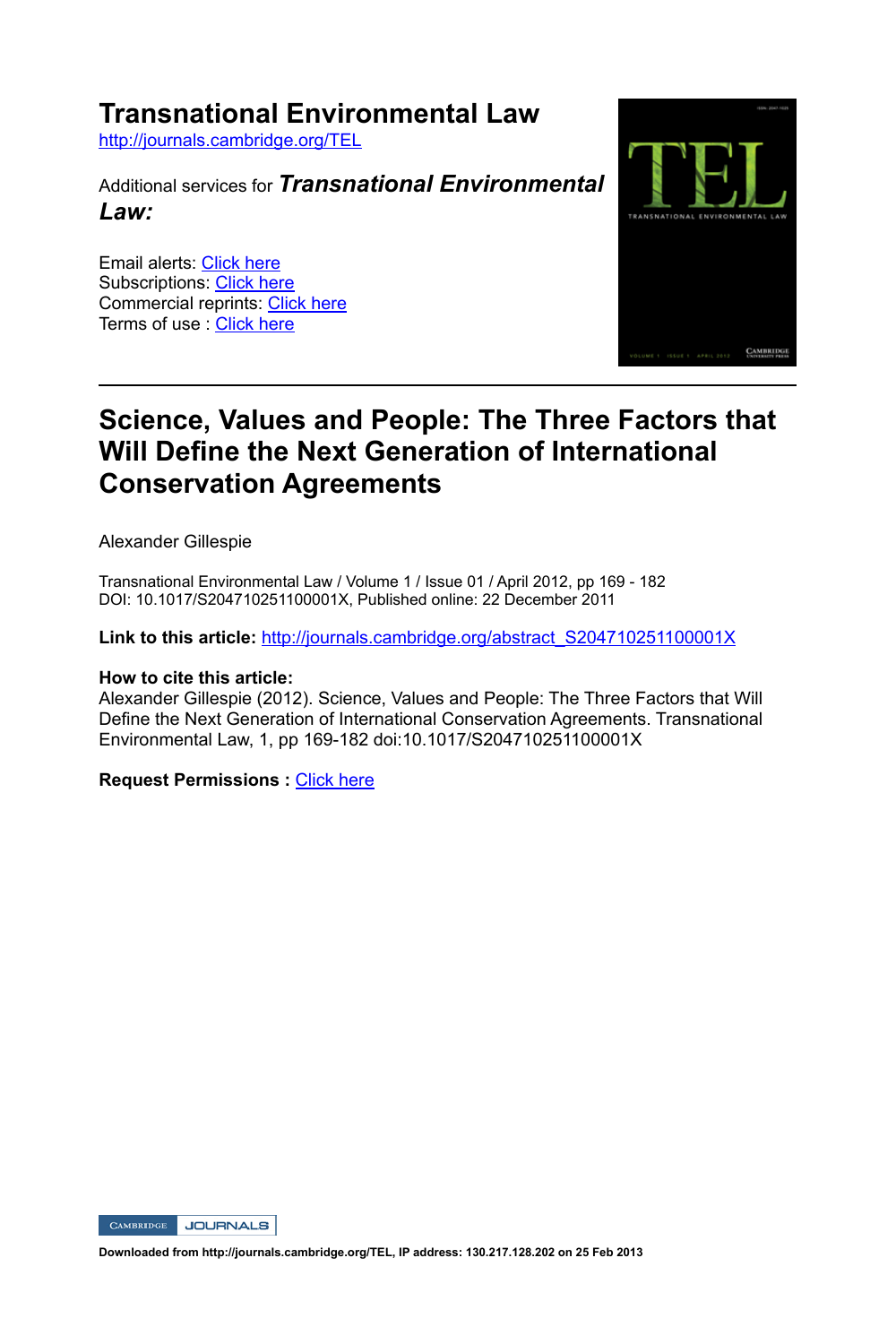# INVITED ARTICLE

# Science, Values and People: The Three Factors that Will Define the Next Generation of International Conservation Agreements

Alexander Gillespie\*

First published online 21 December 2011

#### Abstract

This paper is concerned with three emerging issues that define the way in which international conservation law moves forward in the coming decades. The three issues are those related to the use of science to frame regimes; the use of philosophy to examine the values of what is trying to be achieved; and the use of politics to ensure that local communities are linked to conservation efforts. Consideration of each of these three areas is relatively recent, none of them having being at the forefront of conservation considerations of international importance in the past. In the future, this is likely to change.

Keywords: Conservation, Science, Values, Communities

#### 1. introduction

This brief paper is concerned with three emerging issues that will, individually and collectively, define the way in which international conservation law moves forward in the coming decades. This paper is not focused upon the large-scale policy gaps in this area, such as those relating to conservation on the high seas, compliance deficits or emerging environmental threats such as nutrient pollution. Rather, it seeks to draw out three issues which run through all conservation agreements. The three issues are those related to the use of science to frame regimes; the use of philosophy to examine the values of what is trying to be achieved; and the use of politics to ensure that local communities are linked to conservation efforts. Consideration of each of these three areas is relatively recent, with none of them being at the forefront of conservation considerations of international importance in the past. In the future, this is likely to change.

#### 2. science

Species, although being only one level in the hierarchy of life, are the cornerstone of studies on biodiversity. Taxonomy is the classification of species. Scholars have been studying these classifications since antiquity. Although the ability of two individuals within a group to reproduce is a key determinant for the classification of species,

University of Waikato, New Zealand. Email: azg@waikato.ac.nz.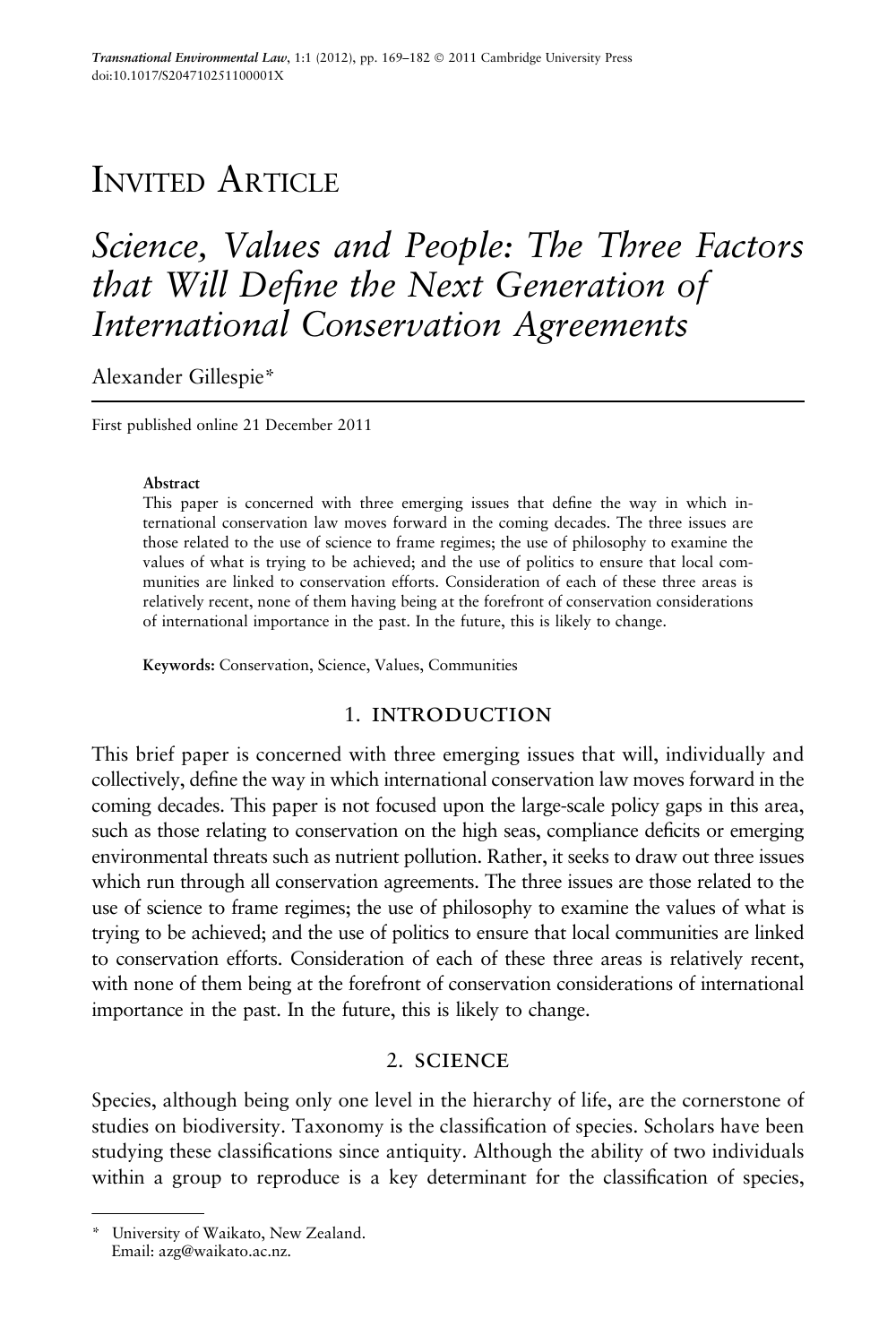there is no scientific consensus on the exact criteria for species determination. This is especially so as developments in diagnostic analysis are forcing us to rethink the classification of species and their associated conservation status. However, there are currently at least 26 published concepts of what constitutes a species.1 This diversity of views reflects the fact that many contemporary scientists wish to replace the Linnaeus system with one that is more robust, such as classification via deoxyribonucleic acid  $(DNA)$  sequencing.<sup>2</sup> Such sequencing can allow scientific access into every microorganism, animal or plant to see the vast pieces of information in their genetic codes that were hammered into existence by an astronomical number of mutations and episodes of natural selection over the course of thousands or millions of years of evolution. DNA analysis can also be of fundamental importance in changing the way in which compliance is monitored because, previously, samples of species rarely could be identified exactly to allow conservation status to be adduced. For example, in 2009 genetic analysis showed 46% of 250 samples obtained from Japan's take of whales were from North Pacific minke whales, which were not the whales they intended to target. Further research in 2010 demonstrated that a separate Iberian harbour porpoise population had been identified within a group of porpoises that already had a threatened conservation status.<sup>3</sup> This identification meant that this species, which was more threatened than the group to which it originally was linked, had to be given a stringent conservation plan.<sup>4</sup>

By the beginning of the twenty-first century, about 1.75 million species of plants, animals, fungi, and micro-organisms have been identified and given a name.<sup>5</sup> This is a haphazard process and there is no central register for all of the species that have so far been identified or named within agreed nomenclature. An accompanying difficulty is created by how little is actually known about biodiversity on Earth – it is estimated that there are somewhere between 5 and 120 million different species on Earth. While most of the large or spectacular species have been discovered, there are considerable gaps in other areas. This is particularly so as the species become physically smaller or recede deeper into the oceans. Because of these gaps, many conservation assessments are very limited. For example, the International Union for the Conservation of Nature (iucn)'s Red List of Threatened Species, <sup>6</sup> although covering over 16,000 species, covers less than 3% of the world's estimated species.

The solution to the 'taxonomic impediment' is the Global Taxonomy Initiative (GTI)<sup>7</sup> under which all parties to the Convention on Biological Diversity (CBD)<sup>8</sup> have pledged their commitment to enhance their identification and monitoring of species.

<sup>1</sup> See A. Gillespie, Conservation, Biodiversity and International Law (Edward Elgar, 2011), at pp. 10–11.

<sup>2</sup> Ibid., at pp. 11–13.

<sup>3</sup> Ibid., at p. 12.

<sup>4</sup> International Whaling Committee, 'Report of the Scientific Committee' (IWC, 2010), Doc. IWC/63/Rep 1, at pp. 5–6, available at: http://iwcoffice.org/\_documents/sci\_com/SCRepFiles2011/63-Rep1-with% 20covers.pdf; see also 'Whale Forensics', New Scientist, 3 Oct. 2009, at pp. 4–5.

<sup>5</sup> Gillespie, n. 1 above, at pp. 17–18.

<sup>6</sup> Available at: http://www.iucnredlist.org.

<sup>7</sup> Available at: http://www.cbd.int/gti.

<sup>8</sup> Rio de Janeiro (Brazil), 5 June 1992, in force 29 Dec. 1993, available at: http://www.cbd.int/convention/text.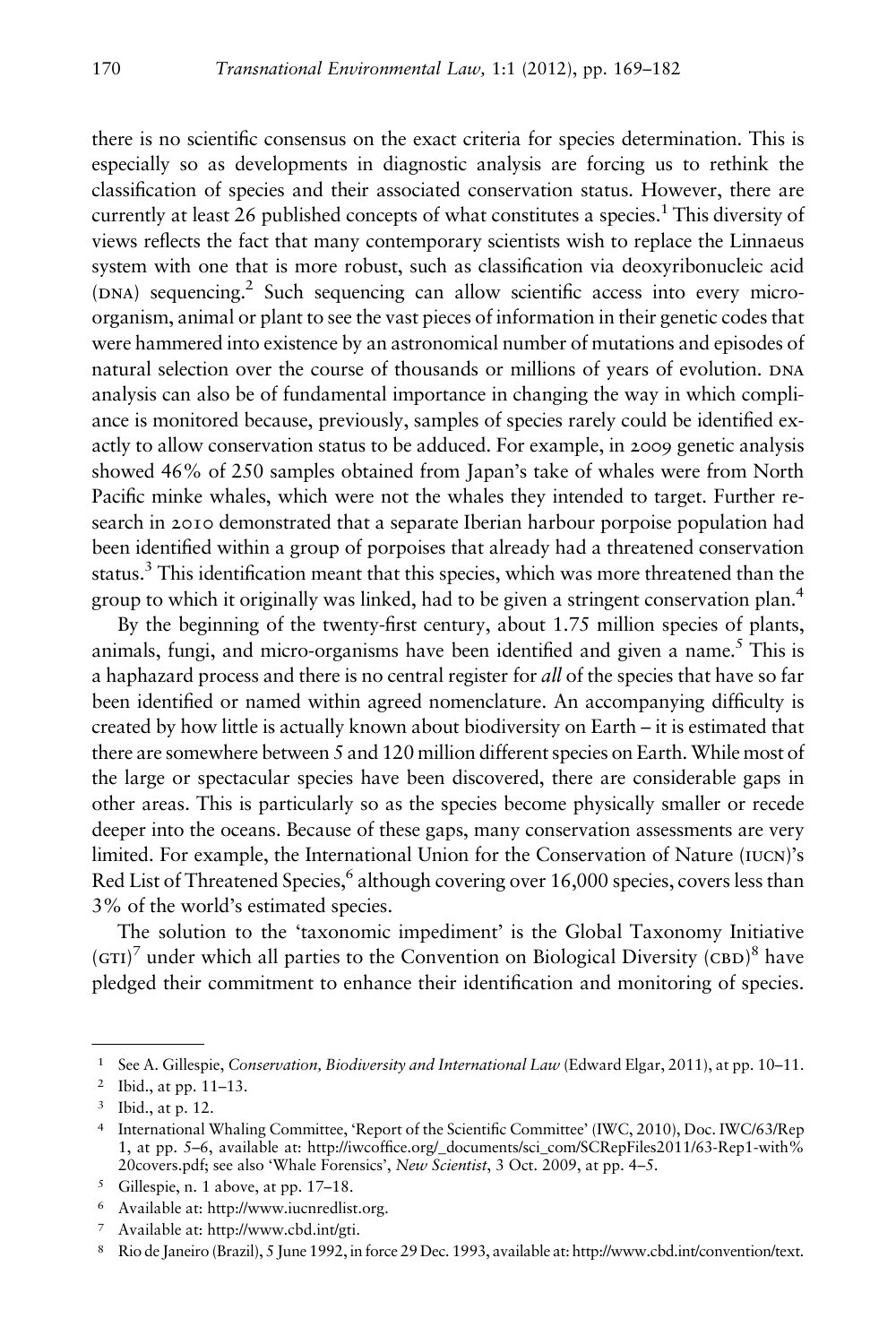The Global Taxonomy Initiative is a flagship programme of the CBD. Attempts to increase taxonomical knowledge are tied to national and thematic programmes with clear deadlines, and this work, although progressing slowly, is moving in the right direction. However, the intersection of the results of such work within international conservation law is often less than progressive. The reason for this is that nomenclature debates are mirrored not only in science, but also in law (although the latter often has little regard for the former), as nomenclature can directly affect which species are covered and which are not. Some progressive conventions have adopted a flexible approach where nomenclature is both evolving and may be subject to change. For example, in the 1996 Inter-American Convention for the Protection and Conservation of Sea Turtles,<sup>9</sup> the categories of sea turtle that the Convention covers are listed in an Annex; but it is specifically noted that 'due to the wide variety of common names, even within the same State, this list should not be considered exhaustive'.<sup>10</sup>

Less progressive regimes require a complete renegotiation of the agreement so that changes in nomenclature can be explicitly adopted by the parties. This can be a slow process. At one extreme, each time a new scientific change is noted the parties can deal with it as a standard amendment to the annexes, as is the case with the Convention on International Trade in Endangered Species of Flora and Fauna ( $CITES$ ).<sup>11</sup> At the other extreme, the parties may have to meet again and renegotiate the actual agreement. For example, while the original 1936 Convention on Migratory Birds and Game Mammals<sup>12</sup> between the United States (us) and Mexico originally covered only 31 bird species, it was not until 1972 that an additional 33 species were added.<sup>13</sup> Worst case scenarios arise where parties refuse to accept a conservation agreement unless each species is explicitly identified and subject to clear agreement. The International Whaling Commission  $(iwc)^{14}$  is the exemplar of this whereby some countries have argued that, although modern science now recognizes 76 types of cetacean species, their agreement only covers the 17 that were recognized at the time the regime was signed.

Although there is uncertainty over how many species exist and how to incorporate these into existing and emerging agreements, the key locations with the greatest concentrations of species – such as tropical rainforests or coral reefs (known as 'hotspots') – are recognized. Through the use of science, it is now possible to show that there are 32 recognized hotspots. The 32 sites represent only 2.3 million square kilometres, or 1.45% of the land surface of the planet. These places contain 43.8% of all plants on Earth and

<sup>9</sup> Caracas (Venezuela), 1 Dec. 1996, in force 2 May 2001, available at: http://www.iacseaturtle.org.

<sup>10</sup> Ibid., footnote to Annex I.

<sup>11</sup> Washington, DC (USA), 3 Mar. 1973, in force 1 July 1975, available at: http://www.cites.org. See CITES 'Standard Nomenclature' Resolution 12.11 (2010), available at: http://www.cites.org/eng/res/12/12-11R15. php.

<sup>12</sup> Mexico City (Mexico), 7 Feb. 1936, in force 15 Mar. 1937, available at: http://www.fws.gov/le/pdffiles/ Mexico\_Mig\_Bird\_Treaty.pdf.

<sup>13</sup> Ibid., Art. 4., amendment 10 Mar. 1972. For discussion, see M. Cioc, The Game of Conservation: International Treaties to Protect the World's Migratory Animals(Ohio University Press, 2009), at pp. 58–62.

<sup>14</sup> Available at: http://iwcoffice.org.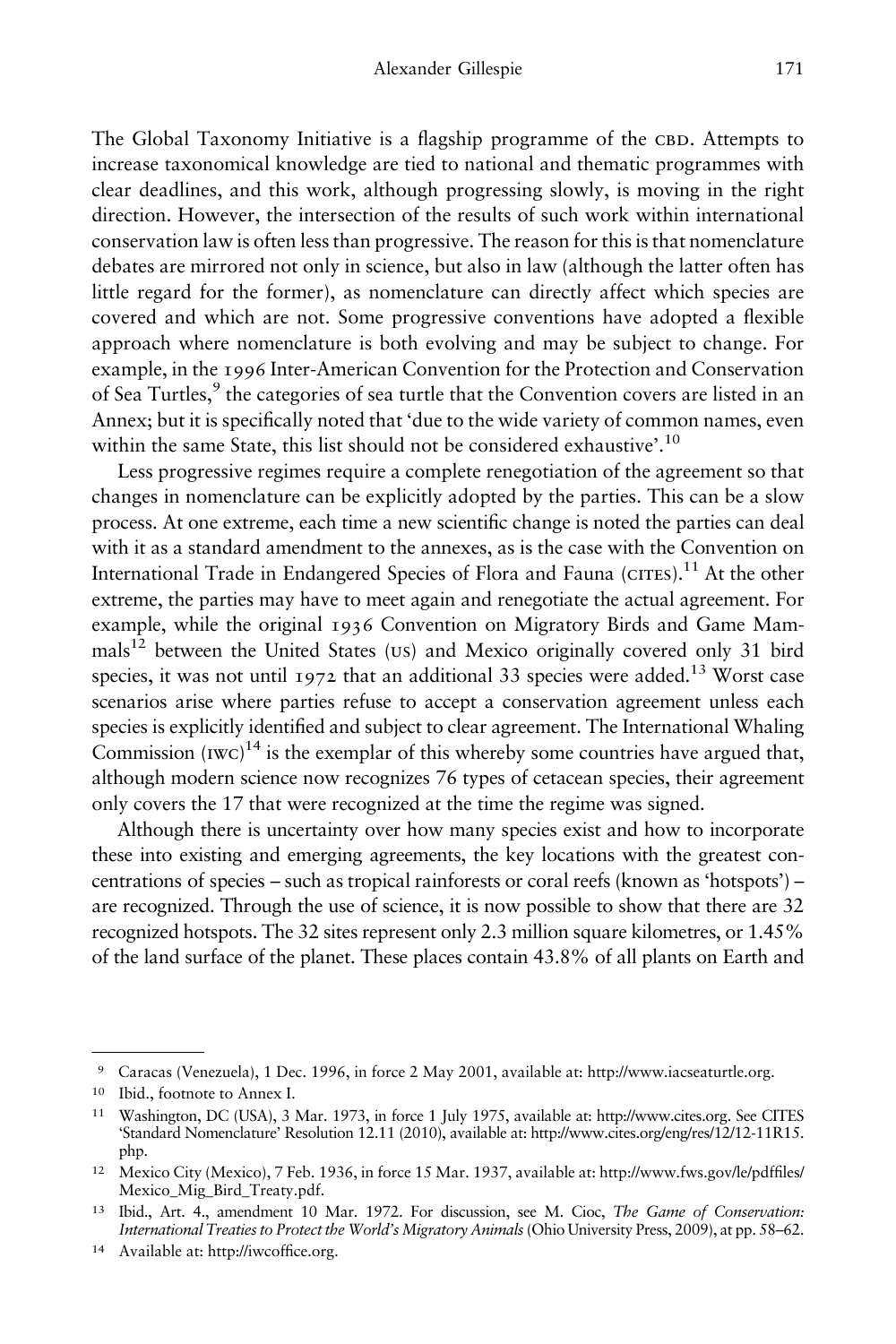42% of all land vertebrates. They also contain 35.5% of the global total of non-fish vertebrates.15 Despite the obvious merit to focus on the protection of these areas, the only regime which actively targets the conservation of hotspots (or 'areas of rich biological values') is the World Heritage Convention (WHC).<sup>16</sup> All of the other regimes that deal with protected areas of international importance inscribe protected areas for a multitude of other values – and not necessarily because of their scientific precedence as a biological hotspot.

This proliferation of regimes and reasons to protect areas has resulted in a clear growth in the protection of natural sites of importance to such an extent that, by the early part of the twenty-first century, there were 122,512 protected areas. This is the equivalent of nearly 13% of the Earth's land surface. If marine protected areas are included in the calculation, 18.8 million square kilometres of the Earth fall within protected areas. Although this figure is impressive, there is great philosophical and political debate over how to classify protected areas.<sup>17</sup>

The IUCN has attempted to resolve this problem by introducing a six-level classification system by which types of protected area can be categorized. Some international organizations have approved the schema, others have not. Category i areas are primarily free from human interaction, with an exception for scientific research. Category II areas are national parks with limited public access for recreational activities. Category iii areas are designated as 'natural monuments'. Category iv encompasses habitat or species management areas; in global terms, these sites are the most popular type of protected places. Category v areas are protected areas that are carefully regulated, but allow forms of extraction. The most difficult debate is whether to allow forestry within Category v areas. A large number of countries and international organizations – in particular, the Convention on Wetlands of International Importance especially as Waterfowl Habitat (the Ramsar Convention)<sup>18</sup> and the Man and the Biosphere ( $\mu$ AB) Programme<sup>19</sup> – partly utilize Category v classifications. This attraction is because theoretically, in some cases it may be possible to both protect and exploit (within limitations) an area at the same time. Category vi areas go one step further, allowing resources within an area to be actively managed, within limits. These categories, despite the utility that would flow from them, are not popular in international policy.<sup>20</sup>

### 3. values

The necessity to protect biodiversity out of self-interest is a very long-standing recognition. The most obvious direct human interests in the conservation of species are in

<sup>15</sup> R. Mittermeier, et al., Hotspots: The Earth's Biologically Richest and Most Endangered Terrestrial Ecoregions (Conservation International, 2008), at pp. 21–7.

<sup>16</sup> Convention concerning the Protection of the World Cultural and Natural Heritage, Paris (France), 23 Nov. 1972, in force 17 Dec. 1975, available at: http://whc.unesco.org/en/conventiontext.

<sup>17</sup> Gillespie, n. 1 above, at pp. 36–7.

<sup>18</sup> Ramsar (Iran), 2 Feb. 1971, in force 21 Dec. 1975, available at: http://www.ramsar.org.

<sup>19</sup> See MAB website at: http://www.unesco.org/new/en/natural-sciences/environment/ecological-sciences/ man-and-biosphere-programme.

<sup>20</sup> Gillespie, n. 1 above, at pp. 42–5.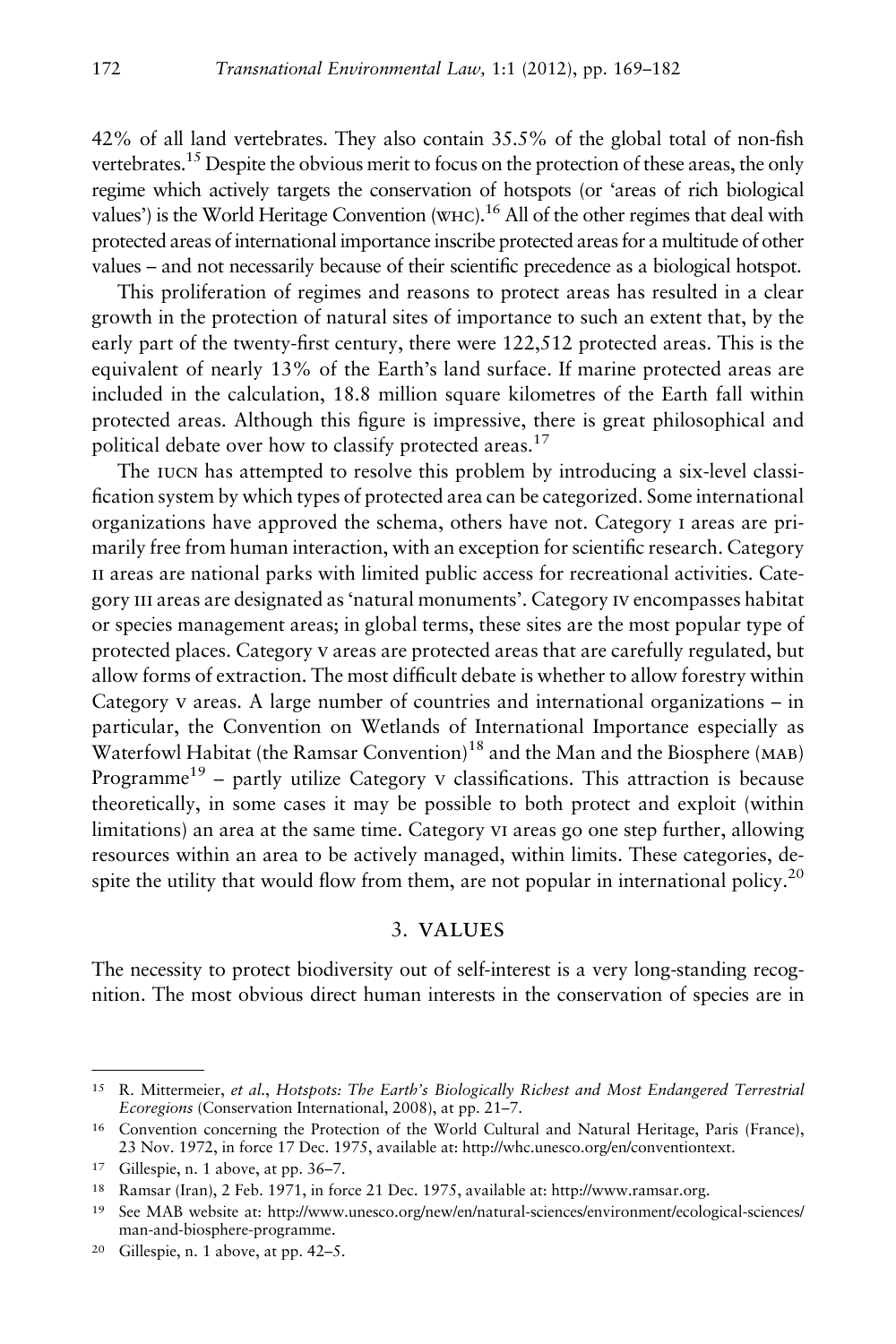terms of food and medicine. Although the vast majority of these benefits come from unadulterated species, the genetic modification of species is likely to increase these benefits in the future. The indirect benefits of biodiversity can be seen at both the macro and micro levels. The macro benefits of conservation range from the overall protection of the ecosystem to large-scale conservation of areas like marine protected areas. Micro benefits range from the value of species as indicators of environmental change to the individual pollination efforts of a billion plus honeybees, or the value of a species for its keystone role (in that other species rely upon it for their own existence).<sup>21</sup>

Aside from the scientific and political values that the conservation of all such species represents, it is their economic value on which domestic, regional and international attention is focused. Tourism is one of the most direct tangible economic values in this regard. Many of these values are now recognized within international environmental law. At the broadest level, it is the CBD that is leading the way in the recognition of the economic value of biodiversity. In large part, this is because it is an obligation under the CBD that each contracting party shall, as far as possible and as appropriate, adopt economically and socially sound measures that act as incentives for the conservation and sustainable use of components of biological diversity.<sup>22</sup> Accordingly, the parties to the CBD have undertaken a number of studies on the economic valuation of biodiversity and have encouraged all the signatories to ensure adequate incorporation of market and non-market values of biological diversity into plans, policies, and programmes at local, regional, and international levels, where appropriate.<sup>23</sup> Internalization of the economic costs of environmental considerations, so that markets are not distorted, is a foremost concern in this area. Therefore, the parties to the CBD have agreed, *inter alia*, to identify, study, and voluntarily confront such perverse incentives. They have also agreed to put more emphasis on the assessment of the values of biodiversity and associated ecosystem services.<sup>24</sup>

The core of such thinking is that all biological resources should reflect their total economic value (tev), and that perverse incentives that distort such value should not be encouraged.<sup>25</sup> The TEV is the cumulative economic value of all aspects of biodiversity, not just the obvious consumptive values. On the largest possible scale, it was estimated that the biodiversity and ecosystems that deliver crucial services to humankind – from food security to keeping waters clean, buffering against extreme weather, providing medicines, to recreation and adding foundations to human

<sup>&</sup>lt;sup>21</sup> Food and Agriculture Organization (FAO), Rapid Assessment of Pollinators' Status (FAO, 2009), available at: http://www.fao.org/agriculture/crops/news-events-bulletins/detail/tr/item/8902/icode/en.

<sup>22</sup> CBD, n. 8 above, Art. 11.

<sup>23</sup> See CBD COP Decisions VII/9 (2004); IV/10 (2002); V/15 (2000); V/3 (2000), and III/18 (1998); all available at: http://www.cbd.int/decisions/cop.

<sup>24</sup> See CBD COP Decision X/44 (2010) on 'Incentive Measures'. Note also the earlier CBD COP Decision IX/6 (2008) on the same topic, and para. 2 of Decision IX/11 (2008) on 'Review of Implementation of Articles 20 and 21'. All documents available at: http://www.cbd.int/decisions/cop.

<sup>25</sup> A. Gillespie, International Environmental Law, Policy and Ethics (Oxford University Press, 2000), Chapter 7.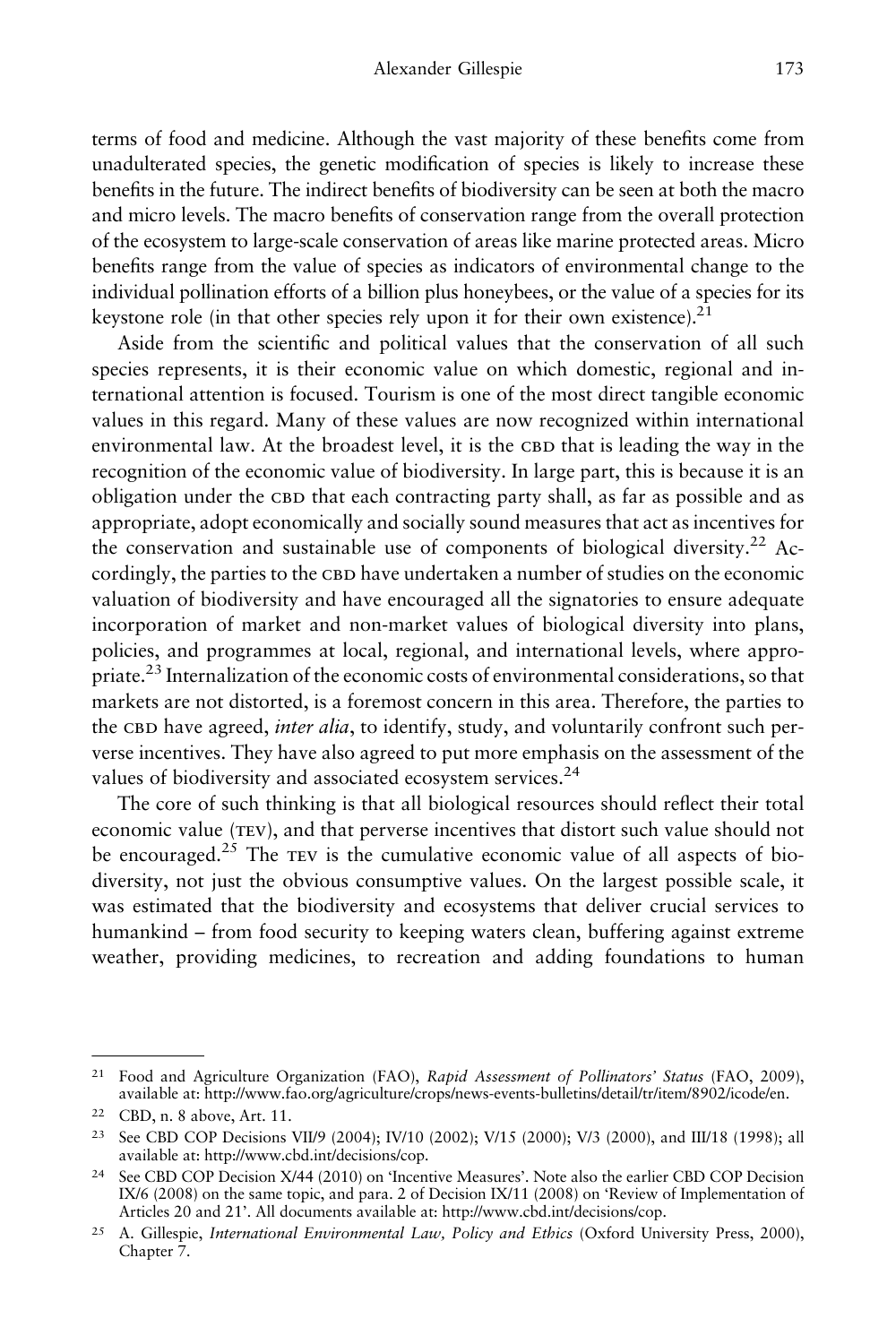culture – are worth between uss 21 and 72 trillion every year. This is broadly comparable to the World Gross National Income of uss 58 trillion in 2008.<sup>26</sup> In 2005, it was estimated that the economic worth of biodiversity as derived from trade statistics was us\$ 332,489 million. Of this sum, us\$ 190,000 million was related to timber, uss 81,529 million to fisheries, and uss 60,959 million to other wildlife.<sup>27</sup>

However, these figures reflect only the consumptive side of the potential economic value for such species. tev attempts to re-orientate this analysis so that a fuller appreciation of the other economic values of all wildlife and biodiversity is also apparent and thus different decisions on utilization may be undertaken. Therefore, the tev of a forest is not just the value of its extracted timber, but is rather its value as selectively and sustainably extracted timber in addition to the economic values of non-timber forest products, biodiversity, genetic information, forest land conversion, watershed protection, carbon storage and sequestration, tourism and recreational values, amenity values, option values, and existence values. The Food and Agriculture Organization followed the logic of this type of thinking in its 2009 'State of the World's Forests Report' in that the value of forests is now explicitly taken to include not just its timber values, but also those of non-wood forest products and the environmental services provided by forests.28 With such thinking, one of the most comprehensive studies to date, which examined the marketed and non-marketed economic values associated with eight Mediterranean countries, found that timber and fuel-wood generally accounted for less than a third of the tev of forests in each country. Values associated with non-wood forest products, recreation, hunting, watershed protection, carbon sequestration, and passive uses accounted for between 25% and 96% of the tev.

Further studies in 2010 suggested that annual losses as a result of deforestation and forest degradation alone may equate to losses of us\$ 2 trillion to over us\$ 4.5 trillion alone.<sup>29</sup> These could be secured by an annual investment of just us\$ 45 billion: a 100 to 1 return.<sup>30</sup> Despite such impressive economic modelling and policy discussion at the cbd, the only international organization responsible for protected areas that has really attempted to take a broader view of economic value when implementing its decisions is the Ramsar Convention.<sup>31</sup>

Whilst most international environmental regimes have failed to deal with TEV, most have come to understand, utilize and promote the direct economic values of biodiversity when linked to the industry of tourism. Wildlife tourism is the exemplar in

<sup>&</sup>lt;sup>26</sup> United Nations Environment Programme (UNEP), Biodiversity Outlook 3 (UNEP, 2010), at pp. 3-4; and UNEP, Dead Planet, Living Planet (UNEP, 2010), at pp. 5–8.

<sup>&</sup>lt;sup>27</sup> M. Engler, 'The Value of International Wildlife Trade' (2008) 22(1) TRAFFIC Bulletin, at pp. 4–5.

<sup>28</sup> FAO, State of the World's Forests (FAO, 2009), available at: http://www.fao.org/docrep/011/ i0350e/i0350e00.htm.

<sup>29</sup> Gillespie, n. 1 above, at pp. 106–11 and 115–18.

<sup>30</sup> UNEP, Biodiversity Outlook 3 (UNEP, 2010), at pp. 3–4; UNEP, Dead Planet, Living Planet (UNEP, 2010), at pp. 5-8; Millennium Ecosystem Assessment, Ecosystems and Human Well-Being (Island Press, 2005), at pp. 40–1.

<sup>31</sup> See n. 18 above. For the reflection of this principle in Ramsar Resolutions, see Resolutions 8.4 (2002), 8.34 (2002), 8.23 (2002), 8.25 (2002), 8.40 (2002), 7.15 (1999), 7.16 (1999), 6.10 (1996), 2.3 (1984), and 1.6 (1980) on 'Assessment of Wetland Values', available at: http://www.ramsar.org/cda/en/ramsardocuments-resol/main/ramsar/1-31-107\_4000\_0\_\_.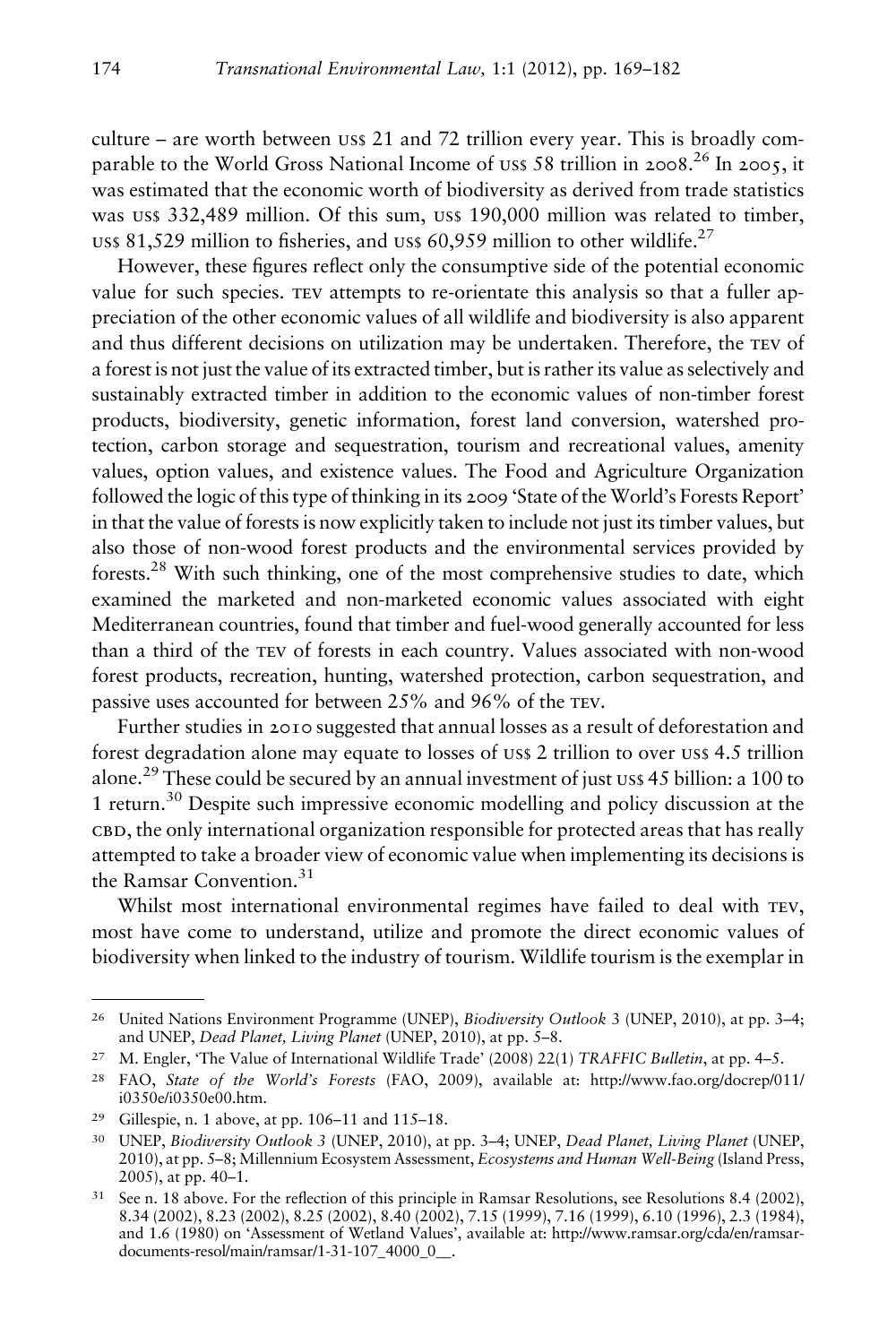this area, which is not surprising when it is recognized that between 20 to 40% of all tourists have an interest in some kind of nature tourism. Key international institutions such as the Global Environment Facility (GEF) $^{32}$  have actively encouraged such growth. This encouragement can be seen in 76 GEF projects with eco-tourism components, encompassing 542 protected areas and supported by over uss 500 million in financing from the GEF.<sup>33</sup> Regimes such as the WHC have become the magnets for such places.<sup>34</sup> At the end of the twentieth century, 63 million people were visiting 116 natural world heritage sites annually. Fifteen sites recorded over one million visitors per year (eight of these in the us), with the Great Smokey Mountains having the highest number (9,265,667). Only 14 natural sites had no visitors (as a result of war, access, or government policy to discourage). A total of 31 World Heritage natural sites in the us, Canada, Australia, and New Zealand accommodated over 52 million visitors each year. For the 30 sites in Africa for which data are available, the average visitation numbers were 22,705 per year, while the average for the 16 sites in Canada and the us amounted to 2.6 million per year.<sup>35</sup>

The economic value that visiting areas can generate is also often supplemented with either the consumptive or non-consumptive use of wildlife. For example, in the late-1990s, Zimbabwe raised some us\$ 254 million through sustainable sport hunting, followed by South Africa at uss 140 million, and Tanzania at uss 100 million. In Botswana, hunters are willing to pay up to us\$ 30,000 to shoot a lion and in Zimbabwe  $£15,000$  to kill an elephant. Such sums in Pakistan have meant that the locals have gone to great lengths to ensure the survival of the animal population, which has now risen in population terms from around 200 individuals when trophy hunting first started, to 3,136 in 2007.<sup>36</sup> Non-consumptive utilization can also generate remarkably large sums. For example, in the Congo (prior to the civil war), gorilla watching operations were generating over us\$ 1 million per year in tourist income, with gorilla tourism becoming Rwanda's top earner of foreign currency from 2006 onwards.<sup>37</sup> Sea turtles and their nesting grounds are also strong magnets for tourists. Each Hawksbill turtle is estimated to be worth us\$ 30,000 to the local resort economy, whilst by 2008 the whale-watching industry was reaping uss 2.1 billion per year.<sup>38</sup>

Whilst the international community clearly has come to embrace the economic value of both places and species – nationally, regionally and internationally – the broader debates about the (non-economic) value of biodiversity have been somewhat more nuanced. In the twenty-first century, the philosophical value that best encompasses

<sup>32</sup> Available at: http://www.thegef.org.

<sup>33</sup> GEF, Making a Visible Difference in Our World (GEF, 2005), at p. 29, available at: http://www.thegef. org/gef/node/1578.

<sup>34</sup> See n. 16 above.

<sup>35</sup> GEF, n. 33 above, at pp. 22, 24, 27 and 29.

<sup>36</sup> 'A Trophy for Conservation' (2008) 49 SPECIES: Newsletter of the IUCN Species Survival Commission, at p. 35; R. Barnett and C. Patterson, Sport Hunting in the Southern African Development Community (SADC) Region: An Overview (TRAFFIC East/Southern Africa, 2005), at p. 3.

<sup>37</sup> 'Preservation Pays', New Scientist, 4 July 2009, at p. 4.

<sup>&</sup>lt;sup>38</sup> E. Hoyt, The State of Whalewatching (IFAW, 2008), at p. 3; D. Newsome, et al., Wildlife Tourism (Channel View Publications, 2005), at pp. 122–7.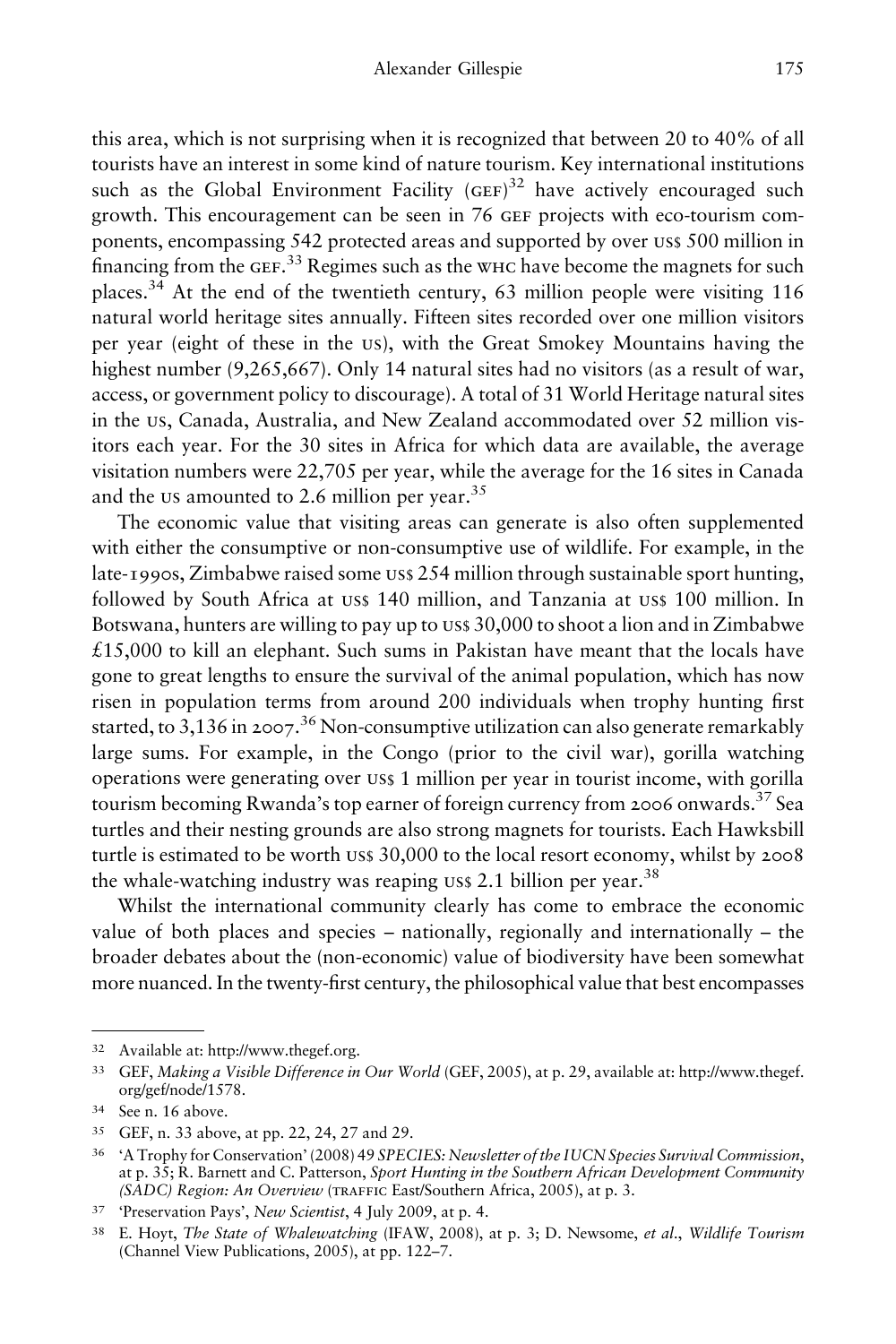the practices for protecting species is the 'life ethic'. This ethic contends that all of Nature's self-replicating species, irrespective of considerations of sentience, are inherently valuable and therefore worthy of ethical consideration. Exactly what this means, however, is not always clear as it needs to be interpreted on a number of different levels. Getting to this point has been a slow process, with the first international agreements in this area being traceable to the nineteenth century, and the protection of species being justified only because of the direct economic benefits.<sup>39</sup> By the turn of the twentieth century, conservation objectives had moved towards conserving species because they were threatened with extinction and, following strong international developments after the Second World War, the legal obligation to conserve endangered oceanic species became remarkably clear.<sup>40</sup> This was especially so in the 1970s, when  $\mathrm{c}$ rres, $^{41}$  the Convention on Migratory Species of Wild Animals  $\cos$ ,  $42$  and the Bern Convention on the Conservation of European Wildlife and Natural Habitats<sup>43</sup> were specifically created to seek to achieve this goal. This situation was widened only in 1992, when the CBD was created to cover all species of biodiversity, and the parties agreed to seek conservation as well as sustainable use and equitable sharing of the associated benefits.

Despite this widening of focus, the conservation objectives and ethical overlap remain prominent. This is evident in two areas. First, international conservation ambits have been supplementing the traditional focus on mega-fauna and increasingly coming to encompass all forms of life, including plants and insects. The Pollinator Initiative<sup> $44$ </sup> and the Global Strategy for Plant Conservation<sup>45</sup> are exemplars of this additional focus. Second, the CBD has attempted to tie its conservation objectives to specific targets, thus making the ethical goal measurable.<sup>46</sup> The international target for the conservation side of this equation was to achieve, by 2010, 'a significant reduction of the current rate of biodiversity loss at the global, regional and national levels'. <sup>47</sup> Although the 2010 target was not achieved, the international community galvanized its intentions and established new targets in 2020 for species, ecosystems, and protected areas. The collective goal of the 2020 target is to take effective and urgent action to halt the loss of biodiversity in order to ensure that, by 2020, ecosystems are resilient and continue to provide essential services, thereby, *inter alia*, 'securing the planet's variety of life'.<sup>48</sup>

Despite there now being a clear international consensus that it is necessary to secure the variety of life on Earth, there is no international convention for the protection of animals per se, although the Organization for Animal Health (OIE) has

<sup>39</sup> Gillespie, n. 1 above, at pp. 127–9.

<sup>40</sup> Ibid., at pp. 128–30.

<sup>41</sup> See n. 11 above.

<sup>42</sup> Bonn (Germany), 23 June 1979, in force 1 Nov. 1983, available at: http://www.cms.int.

<sup>43</sup> Bern (Switzerland), 19 Sept. 1979, in force 1 June 1982, available at: http://www.coe.int/t/dg4/culture heritage/nature/bern/default\_en.asp.

<sup>44</sup> Available at: http://www.cbd.int/agro/pollinator.shtml.

<sup>45</sup> Available at: http://www.cbd.int/gspc.

<sup>46</sup> Gillespie, n. 1 above, at pp. 132–4.

<sup>47</sup> CBD COP Decision VI/26 (2002) on 'The 2010 Target', available at: http://www.cbd.int/decisions.

<sup>48</sup> CBD COP Decision X/2 (2010) on 'Strategic Plan for Biodiversity 2011–2020', available at: http://www. cbd.int/decisions.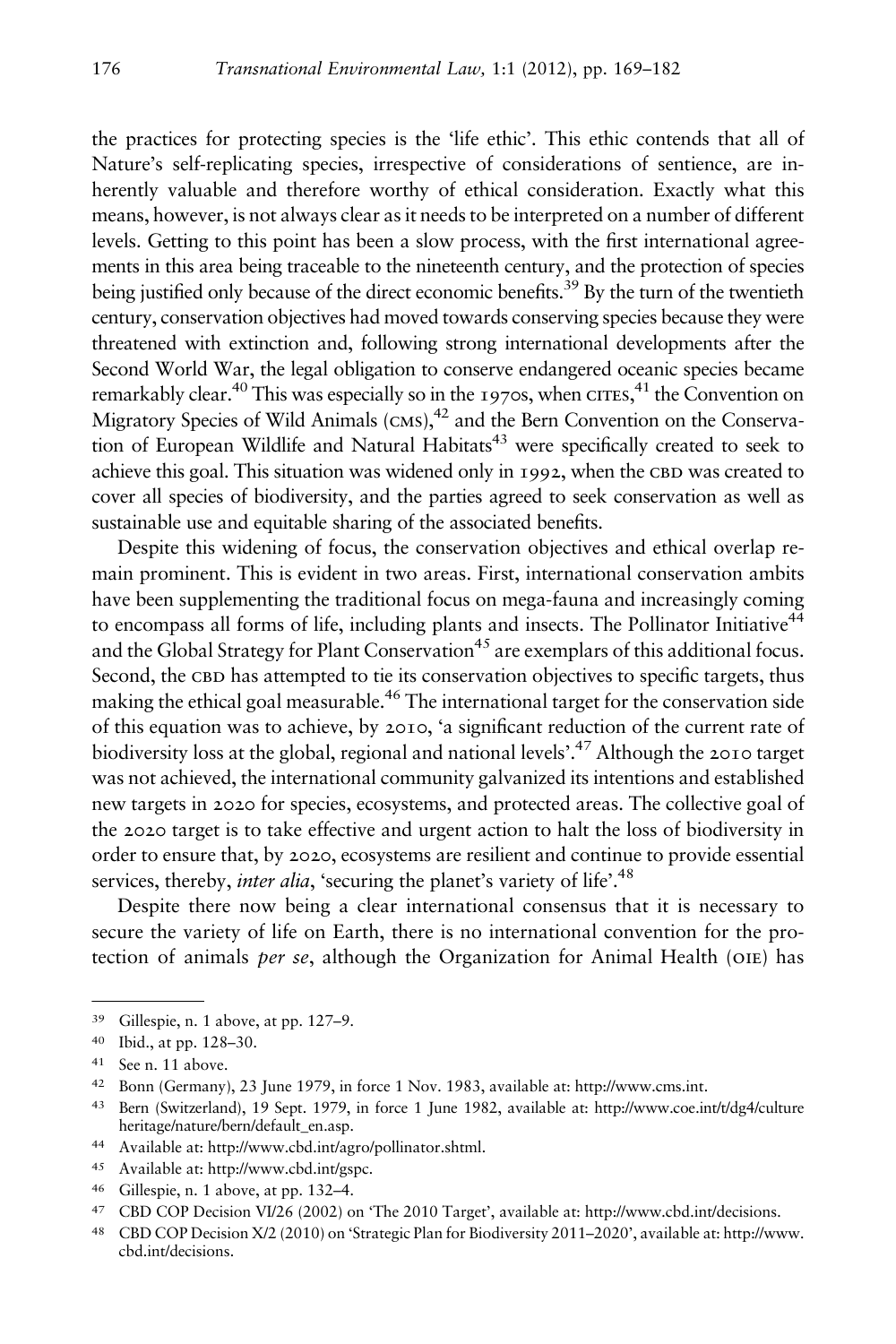expressed an interest in developing a Universal Declaration on Animal Welfare.<sup>49</sup> However, beyond considerations of welfare, there are few clear developments; that is, the general rule in international law is that all species, if not endangered, may be exploited by lethal means. Even attempts to realize a high ethical relationship with the closest species to humanity, namely the Great Apes, have not eventuated, and the international goals in this area are couched around traditional ideals of preventing extinction. Similarly, with the protection of whales, the failure of the pro-preservation side to demonstrate that whales are somehow 'different' from other species has meant that pro-whaling countries believe there is nothing wrong with hunting whales if it can be done sustainably. This approach, that it is ethically permissible to utilize whales in a sustainable way (provided they are not endangered by the process), has strong reflections in the work of the IUCN on 'sustainable use'.<sup>50</sup> The IUCN advocacy of sustainable use has been rewarded with the recognition of the ideal within the CBD.<sup>51</sup> However, there is no preference over whether sustainable use should be consumptive or non-consumptive. The goal is to ensure that any use, consumptive or nonconsumptive, does not lead to the long-term decline of the species. Whilst some international regimes have come to endorse this type of approach of 'sustainable use', others – like the  $\text{CMS},^{52}$  CITES,  $^{53}$  and the IWC<sup>54</sup> – have all distanced themselves from the wider implications of the CBD debate on sustainable use.

Humane values are those which seek to reduce the unnecessary pain inflicted upon animals. The pursuit of humane values in international law can be seen in the areas of transport, trapping, and culling. CITES takes the humane transport of listed species seriously. It has increasingly sought to align its practices with the OIE in this area.<sup>55</sup> Likewise, the goal to minimize suffering to animals when culling is well recognized in practice, policy, and international law. In some instances, specific agreements have been made to control inhumane capture methods, as with leghold traps.<sup>56</sup> In other instances, the obligations to reduce time to death can be traced to individual regimes that date back over a hundred years. For example, the prohibition of both indiscriminate and inhumane killing of birds began in a bilateral sense with the 1875 Declaration of Austria/Hungary and Italy for the Protection of Birds Useful to

<sup>49</sup> OIE Resolution XIV (2007) on 'Universal Declaration on Animal Welfare', available at: http://www.oie.int.

<sup>50</sup> IUCN Resolution 24 (1990), 'Conservation of Wildlife through Wise Use as a Renewable Natural Resource', Resolution of the 18th Session of the IUCN General Assembly, Perth, Australia, 28 Nov. to 5 Dec. 1990.

<sup>51</sup> CBD COP Decision V/24 (2000) on 'Sustainable Use as a Cross Cutting Issue', available at: http://www. cbd.int/decisions.

<sup>52</sup> At n. 42 above.

<sup>53</sup> At n. 11 above.

<sup>54</sup> At n. 14 above.

<sup>55</sup> CITES COP Decisions 14.58 and 14.59 (2007) on 'Transport of Live Specimens', available at: http://www.cites.org/eng/dec/index.php.

<sup>56</sup> See, e.g., the Agreement on International Humane Trapping Standards (aihts) between the European Community, Canada, and the Russian Federation; in force 1 June 1999, 37 International Legal Materials (1998) 532.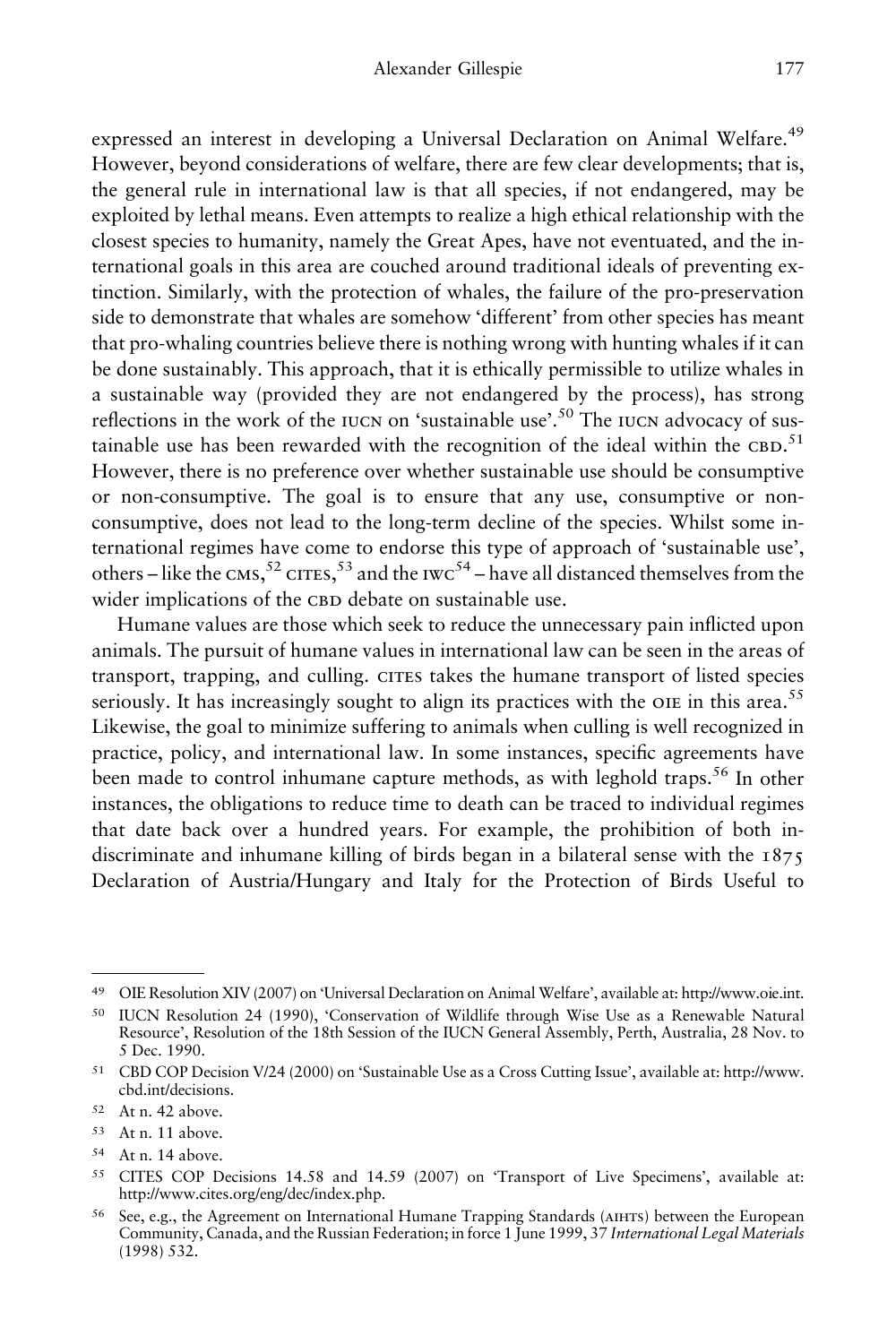Agriculture, which outlawed the use of poison and narcotics to catch birds.<sup>57</sup> Additional hunting methods were restricted with the 1902 Convention on Birds Useful to Agriculture.<sup>58</sup> The culling methods of seals have been an ongoing international concern since 1957,<sup>59</sup> and attempts to improve the humaneness of hunting methods for whales can be traced to the 1958 United Nations Conference on the Law of Sea, which suggested that the killing of all marine life should be performed with the intention of sparing suffering 'to the greatest extent possible'.<sup>60</sup> In the last regard, successive improvements have been made in reducing the time to death for targeted whales, although these improvements do not always apply to aboriginal hunting.

Although humanity has not developed a non-consumptive approach to nonendangered species of animals, it has adopted a non-consumptive approach with regard to protected areas. The exemplar of the ethical choices in this area in the international context involved Antarctica. The decision to preserve Antarctica reflected a clear philosophical choice to value non-consumptive values over consumptive ones. Although this was a clear success for the advocacy of nonconsumptive approaches, it is important to note that most protected areas are prized because of their economic, ecological, or scientific values. These are all values of direct and tangible interest to humanity. It is relatively rare for areas to be valued for less tangible qualities such as wilderness, aesthetics, or cultural importance. The exception to this is the whc. On the question of aesthetics, the preference is for sites to be listed with aesthetic values as a supplementary, rather than solitary, value. Any human influence in the landscape may directly negate this value.

On the question of cultural values, the parties to the whc have come to recognize that, in certain instances, to preserve an area is to preserve cultural identity. Accordingly, they have tried to pursue this goal with the protection of sacred groves and cultural landscapes. Both of these areas are of great importance to the conservation of biodiversity. For example, sacred groves contain biodiversity (typically forests), which are protected for their cultural and natural values; however, they are often inscribed only for one value. Thus, when the Osun-Osogbo Sacred Grove of Nigeria was placed on the World Heritage list in 2005, it was the art work to the goddess of fertility and its symbolic value to local peoples that resulted in its inscription under the cultural rather than the natural criteria.<sup>61</sup> Similarly, the Papahnuaumokuakea (Hawaii) site of the us was inscribed in 2010, inter alia, for its importance of

<sup>57</sup> Art. IX, reprinted in B. Rüster, D. Simma & M. Bock (eds.), International Protection of the Environment: Treaties and Related Documents, Vol. IV (Oceana, 1975), at p. 1561.

<sup>58</sup> Paris (France), 19 Mar. 1902, in force 11 May 1907, 102 British and Foreign State Papers 969, Art VII, available at: http://eelink.net/~asilwildlife/bird\_1902.html.

<sup>59</sup> The 1957 Interim Convention on the Conservation of North Pacific Fur Seals, Washington, DC (US), 9 Feb. 1957, in force 14 Oct. 1957, 314 United Nations Treaty Series 105, Art. IX(3).

<sup>60</sup> See UN Doc. A/CONF.13/L. 56 (1958).

<sup>61</sup> UNESCO, The Importance of Sacred Natural Sites for Biodiversity Conservation (UNESCO, 2003), at pp. 6–7 and 153–8; Millennium Ecosystem Assessment, Ecosystems and Human Well-Being (Island Press, 2005), at p. 44.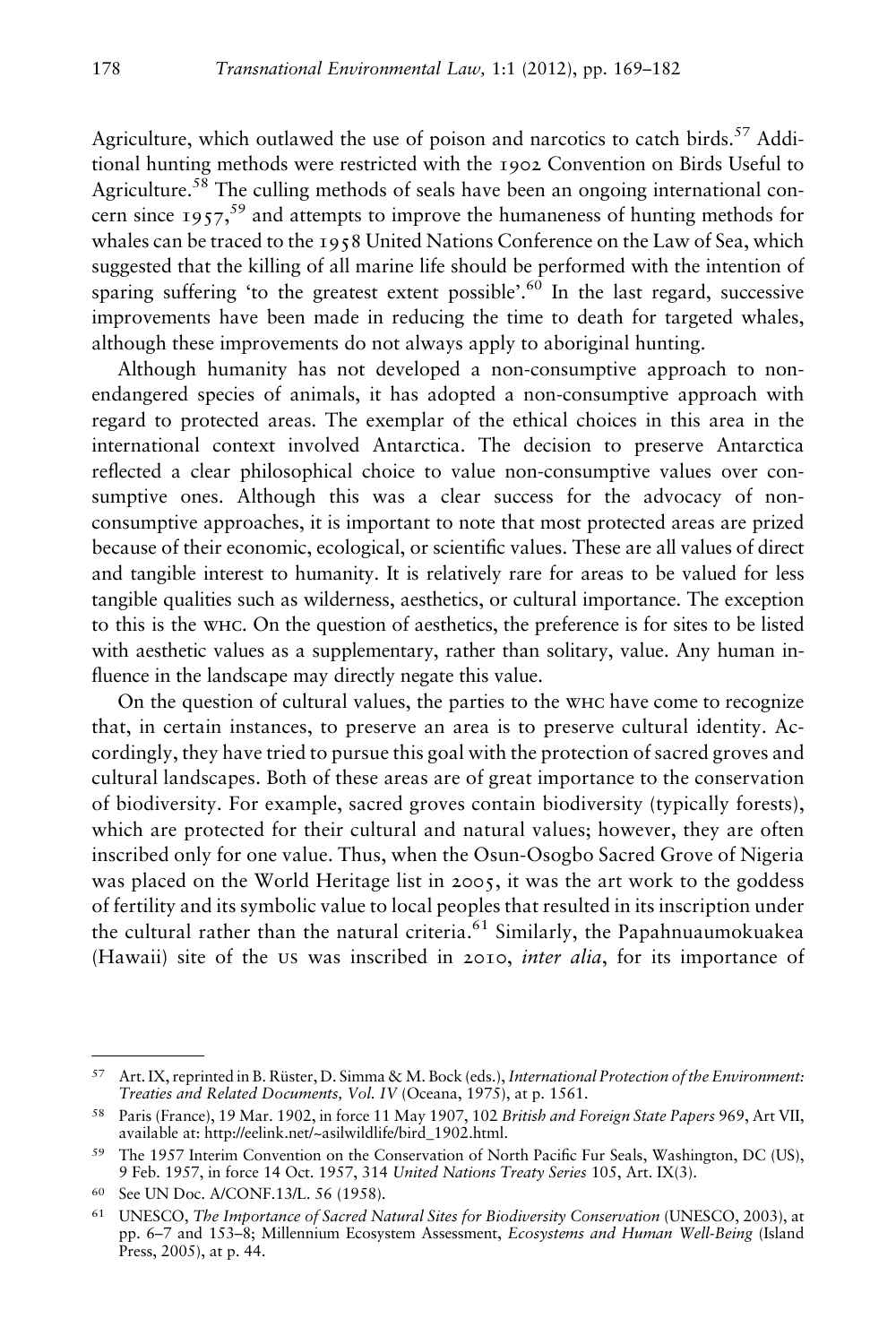socio-cultural evolutionary patterns of beliefs and its profound understandings of sacred realms of life and death.<sup>62</sup>

The focus on cultural landscapes within the whc has covered topics ranging from heritage canals through to specific regional themes such as the Sacred Mountains of Asia, the Asian Rice Culture and its Terraced Landscapes, the European Alps, and even more generalized cultural landscapes in the major areas of the world.<sup>63</sup> From such studies, the whc Committee has gone on to list a number of cultural landscapes. The last of these was Mount Wutai, which was added in 2009 as a landscape and building ensemble illustrating the exceptional effect of imperial patronage over 1,000 years of history, in the way the mountain landscape was adorned with buildings, statuary, paintings, and steeples to celebrate its sanctity for Buddhists.<sup>64</sup>

#### 4. people

The long-term success of conservation is directly linked to the meaningful participation of local populations, including those which are indigenous. For a long time this was not an accepted position. However, since the start of the twenty-first century, the idea that conservation cannot be achieved without the support of local populations has been accepted in most international organizations. The idea of 'popular participation' as a necessary ingredient of sustainable development was iterated in a number of international documents leading up to the 1992 Earth Summit and at Rio itself, where Principle 10 of the Rio Declaration on Environment and Development emphasized that 'environmental issues are best handled with the participation of all concerned citizens, at the relevant levels'.<sup>65</sup> An ideal overlapping with the goal of popular participation is the preservation of knowledge, innovation, and the practices of indigenous and local communities embodying traditional lifestyles relevant for the conservation and sustainable use of biological diversity. This ideal was iterated at the 2002 World Summit on Sustainable Development (wssp)<sup>66</sup> following the adoption of this principle in the  $\texttt{CBD}$ ,<sup>67</sup> and again by the United Nations General Assembly in 2010.<sup>68</sup> The goal is also evident in the 2007 United Nations Declaration on the Rights of Indigenous Peoples.<sup>69</sup> The

<sup>62</sup> WHC Decision 10/34.COM/8B (2010), available at: http://whc.unesco.org/archive/2010/whc10- 34com-8Be.pdf.

<sup>63</sup> See P. Fowler, World Heritage Cultural Landscapes (UNESCO, 2003).

<sup>64</sup> WHC Decision 9/33.COM/8B (2008) on 'Mount Wutai', available at: http://whc.unesco.org/archive/ 2009/whc09-33com-8Be.pdf.

<sup>65</sup> Rio de Janeiro (Brazil), 14 June 1992; available at: http://www.unep.org/Documents.Multilingual/ Default.asp?documentid=78&articleid=1163. See also UN Dept of Economic and Social Affairs, Division for Sustainable Development, Agenda 21, Chapters 3, 11 and 14, available at: http://www. un.org/esa/dsd/agenda21.

<sup>66</sup> Johannesburg (South Africa), 26 Aug. to 4 Sept. 2002; see para. 44, Sections J, L, and H of the WSSD Plan of Implementation, UN. Doc. A/CONF.199/20, available at: http://www.johannesburgsummit.org/html/ documents/summit\_docs/2309\_planfinal.htm.

 $67$  At n. 8 above, Art.  $8(j)$ ; see also Art.  $1(c)$ .

<sup>68</sup> UNGA Resolution 64/203 (2010), available at: http://daccess-dds-ny.un.org/doc/UNDOC/ GEN/N09/474/01/PDF/N0947401.pdf?OpenElement.

<sup>69</sup> New York (NY), 13 Sept. 2007, available at: http://www.un.org/esa/socdev/unpfii/en/declaration.html.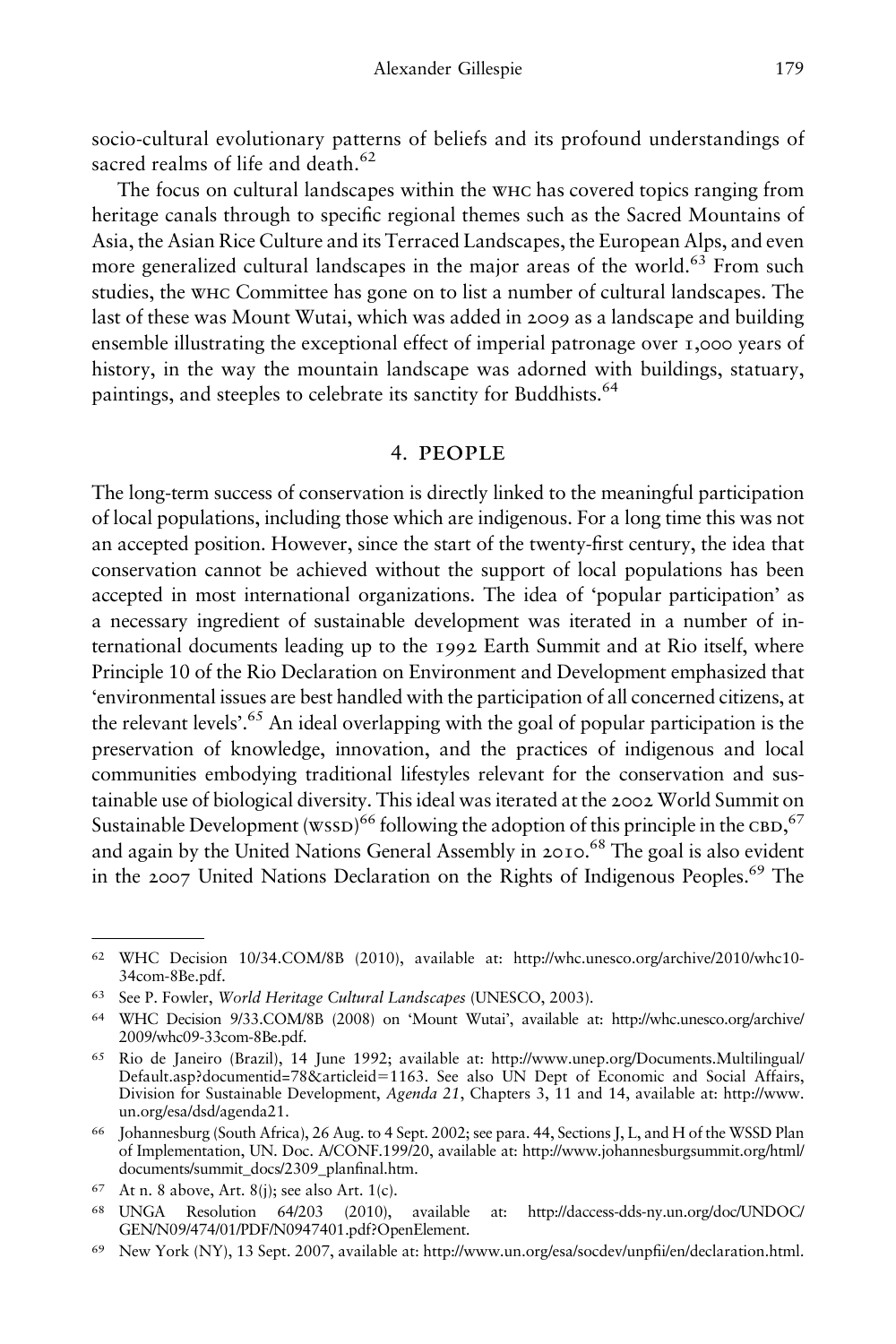Declaration recognized that such peoples have rights with regard to the conservation of natural resources which are important to them, as well as the maintenance of their 'distinctive spiritual relationships with their traditionally owned or otherwise occupied and used lands, territories, waters and coastal seas and other resources'.<sup>70</sup>

The ideals of popular participation, the active involvement of indigenous and/or local peoples, and the conservation of biodiversity all coincide with the preservation and management of threatened species and the area they inhabit. Although the linkages between local people, biodiversity, and protected areas are multifarious, the core idea is that conservation initiatives created in isolation of local populations risk failure in terms of their values, participation, or sharing of benefits. As the former whc Director, Francesco Bandarin, stated:<sup>71</sup>

without the understanding and support of the public at large, without the respect and daily care of the local communities, which are the true custodians of World Heritage, no amount of funds or army of experts will suffice in protecting the sites.

The justification for including local communities in conservation is not merely philanthropic. It is also self-interested, since one of the most important factors for long-term success in conservation is having the buy-in of affected indigenous/traditional and/or local populations. Their support is necessary because disenfranchised traditional, indigenous and/or local communities may actively work against conservation goals which do not reflect their interests, or fail to deliver on the promises and/or expectations raised.<sup>72</sup> Because of these problems, it has been commonly stated that indigenous and/or local populations should be included directly and should 'participate'<sup>73</sup> in all important decisions and outcomes related to protected areas.<sup>74</sup> This is especially so in terms of access and benefit-sharing when related to conservation goals. In 2008, the parties to the CBD emphasized this point particularly as a way to ensure conservation and help to combat poverty at the same time.75 Such thinking has also come to permeate a number of conservation arrangements. For example, within the  $\cos$  Gorillas Agreement,<sup>76</sup> the importance of working with local communities to reduce detrimental human activities (such as the bushmeat trade) and increase positive activities (such as carefully managed eco-tourism) is

<sup>70</sup> Ibid., Arts. 24 and 25.

<sup>71</sup> See UNESCO/WHC, 'Summary Report of the 12th General Assembly of States Parties to the WHC' (Doc. WHC-99/CONF.206/7), at p. 4, para. 20; available at: http://whc.unesco.org/archive/1999/whc-99 conf206-7e.pdf.

<sup>72</sup> See R. Damania, et al., A Future for Wild Tigers (World Bank, 2008), at p. 15; and Birdlife, State of the World's Birds: Indicators for Our Changing World (Birdlife, 2008), at p. 20.

<sup>73</sup> The spectrum of what 'participate' is or means is very wide. For the options in this area, see IUCN, Guidelines for Management Planning of Protected Areas (IUCN, 2003), pp. 57–61.

<sup>74</sup> See generally E. Kemf (ed.), Indigenous Peoples and Protected Areas (Earthscan, 1993).

<sup>75</sup> CBD COP Decision IX/18 (2008) on 'Protected Areas', Section A, para. 19; available at: http://www.cbd. int/decisions/cop.

<sup>76</sup> Agreement on the Conservation of Gorillas and Their Habitats (agreed under the auspices of the CMS, n. 42 above), Paris (France), 26 Oct. 2007, in force 1 June 2008, available at: http://www.cms.int/species/ gorillas/index.htm.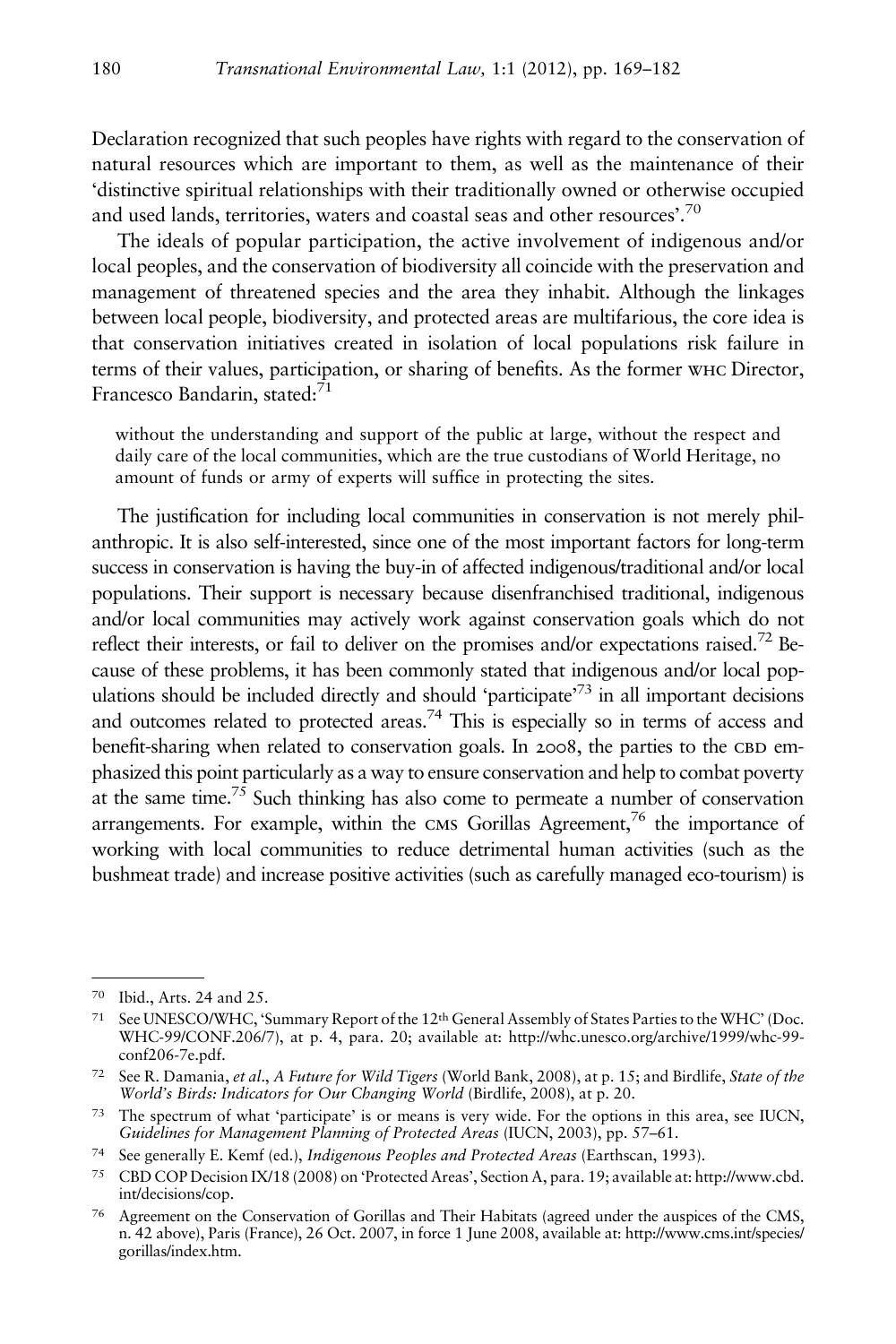strongly emphasized.<sup>77</sup> This emphasis is directly linked to the central message that the Great Apes are worth considerably more alive to the local communities than they are dead.<sup>78</sup>

It has taken many decades to reach this point. The process began in 1968 at the United Nations Educational, Scientific and Cultural Organization (unesco) Conference on the Use and Conservation of the Biosphere, when the importance of consultation with local communities was first emphasized.<sup>79</sup> The Man and the Biosphere Programme went on to give emphasis to the importance of substantive participation of local communities in biosphere reserves, especially after its revamp in the  $1990s$ .<sup>80</sup> Since this point, the Programme has given direct instructions to help to identify relevant stakeholders. This is especially the case if the interested parties may have overlooked them.<sup>81</sup> The Ramsar parties also place a premium on the involvement of local communities through what it currently identified as 'Participatory Environmental Management'.<sup>82</sup> This premium is, in part, due to an earlier practice whereby local and/or indigenous involvement was taken for granted.<sup>83</sup>

The whc recognizes that its parties 'shall', as far as possible and appropriate for each country, *inter alia*, 'adopt a general policy which aims to give the cultural and natural heritage a function in the life of the community'.<sup>84</sup> The foremost way that this goal has been furthered has been the facilitation of local participation with World Heritage sites. This facilitation has become increasingly common, as it has become apparent that local populations commonly surround, or are within, a large number of natural sites.<sup>85</sup> The WHC Committee has emphasized the importance of the sovereign authorities engaging and consulting with local peoples wherever appropriate, and seeking an equitable sharing of benefits derived from the sites, where possible. In some instances, such as those affecting the Virunga in the Democratic Republic of the Congo, the Committee has urged that the state party 'develop a strategy to share any profits, such as from tourism related to gorillas, with the local communities, in order to improve relations'.<sup>86</sup> Furthermore, in 2007, New Zealand argued that the interests of communities, be they local/traditional and/or indigenous, need to be taken into

<sup>77</sup> Ibid., Arts.  $III(2)(k)$  and  $VIII(1)$ .

<sup>78</sup> See S. Raven, Assessment of the Solution-Orientated Research Needed to Promote a More Sustainable Bushmeat Trade in Central and West Africa (DEFRA, 2002).

<sup>79</sup> UNESCO, Use and Conservation of the Biosphere (UNESCO, 1968), at p. 223.

<sup>80</sup> See UNESCO, Seville Strategy and the Statutory Framework of the World Network, available at: http://unesdoc.unesco.org/images/0010/001038/103849Eb.pdf.

<sup>81</sup> See UNESCO, The Madrid Action Plan for Biosphere Reserves (2008–2013), at p. 15, Target 10, available at: http://unesdoc.unesco.org/images/0016/001633/163301e.pdf.

<sup>82</sup> Ramsar COP Resolutions 8.36 (2002) on 'Participatory Environmental Management', and 8.14 (2002) on 'New Guidelines for Management Planning for Ramsar Sites', both available at: http://www.ramsar. org/cda/en/ramsar-documents-resol-resolutions-of-8th/main/ramsar/1-31-107%5E21367\_4000\_0\_\_.

<sup>83</sup> Ramsar COP Recommendation 6.3 (1996) on 'Involving Local and Indigenous People'; and Resolution 8.14 (2002), ibid.

<sup>84</sup> WHC, n. 16 above, Art. 5(a).

<sup>85</sup> M. Cattaneo & J. Trifoni, The World Heritage Sites of UNESCO: Nature Sanctuaries (WhiteStar, 2003), at pp. 16, 66, 70 and 100-1; L. Pressouyre, The World Heritage Convention, Twenty Years Later (UNESCO, 1992), at pp. 14–15, and 22.

<sup>86</sup> See WHC Decisions 32 COM 7A.3 (2008) and 30 COM 7A.7 (2006), both available at: http://whc. unesco.org/en/decisions.